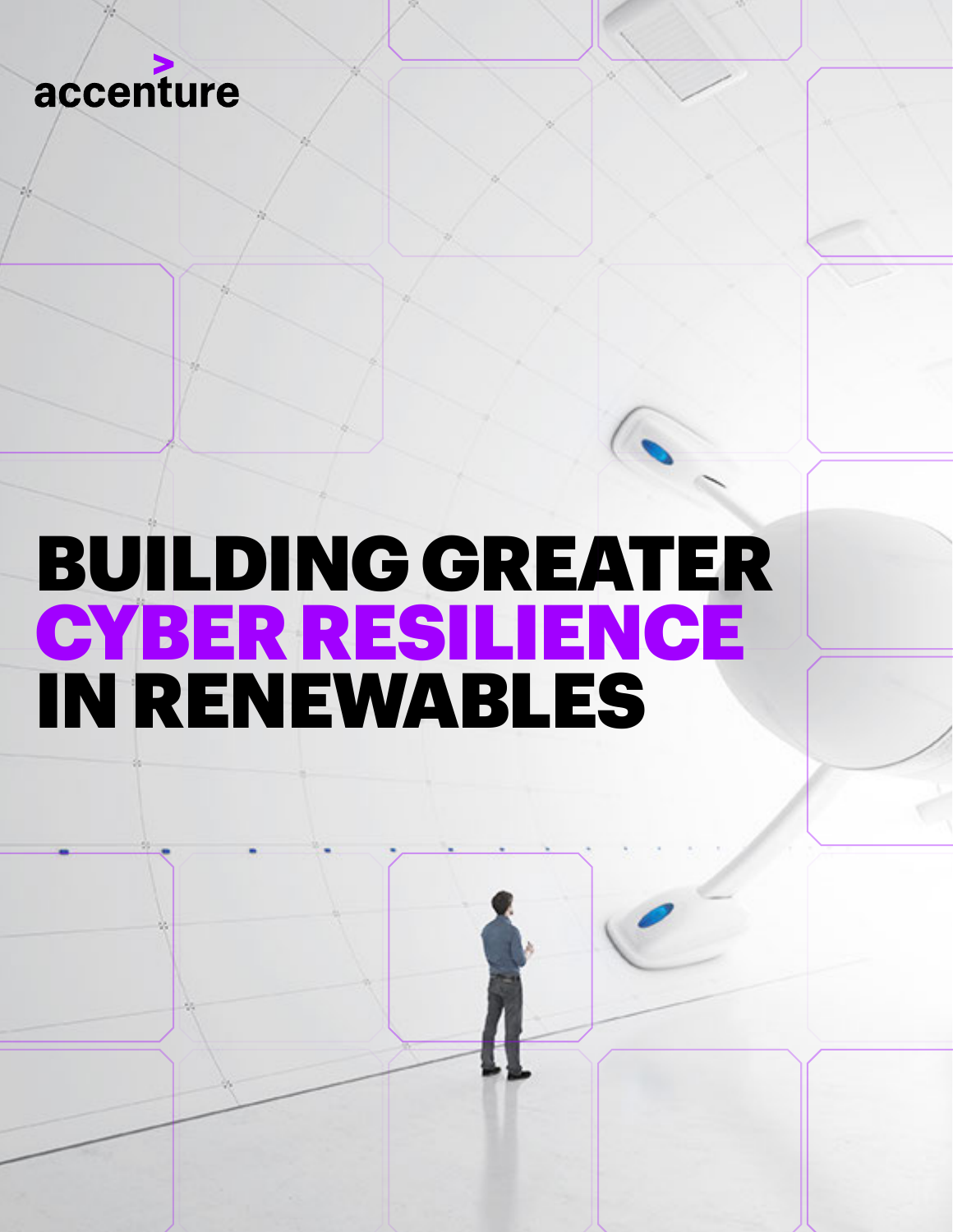# INTRODUCTION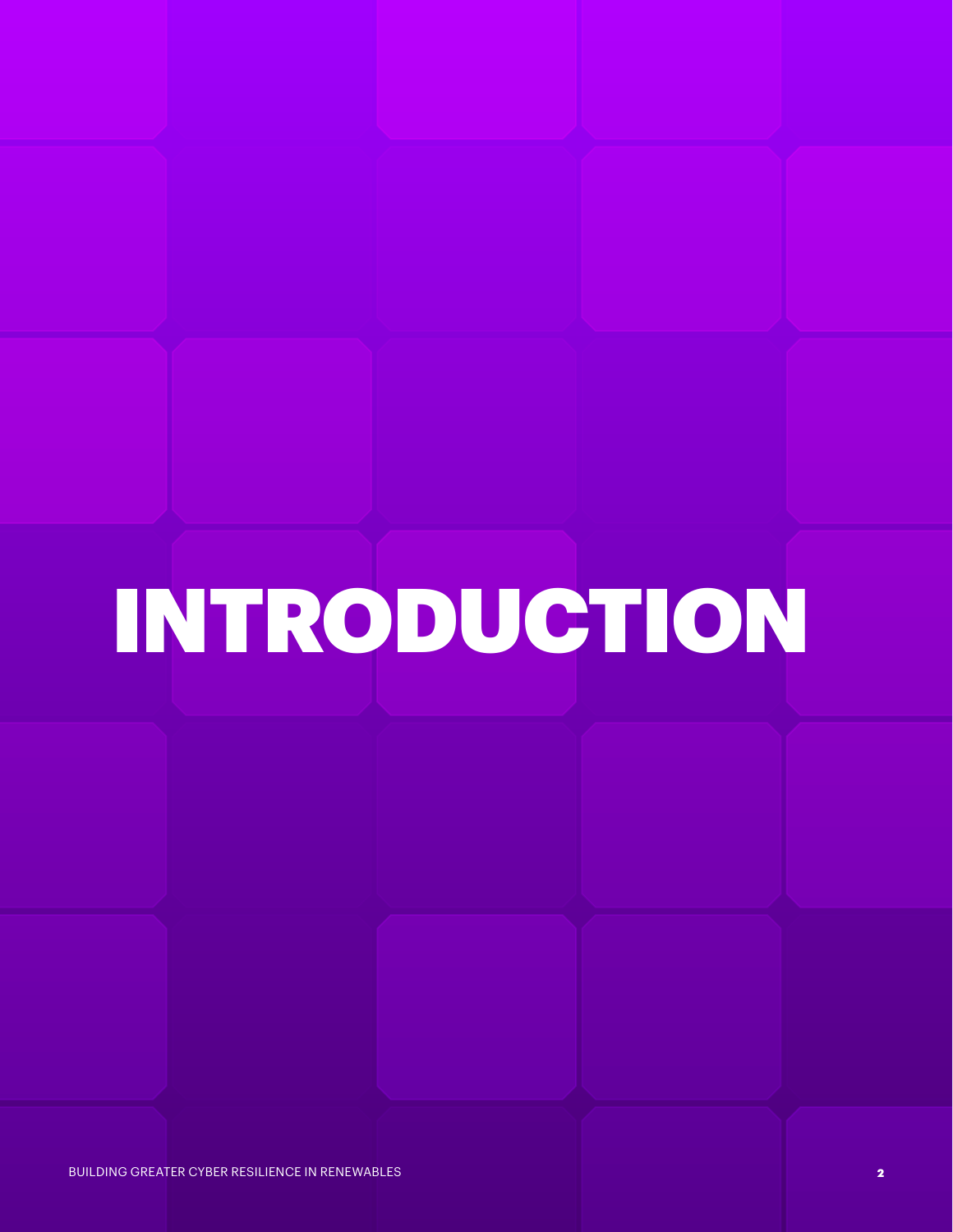## **In 2019, the renewable energy sector recorded its largest ever increase in installed capacity, with more than 200 GW added, outpacing net installations in fossil fuels and nuclear power combined.1**

By year end, installed renewable energy capacity provide an estimated 27.3% of global electricity generation. In most countries, it is now more cost effective to produce electricity from wind and solar PV than from new coal-fired power plants, leading to record-low bids in tendering processes.<sup>2</sup>

The rapid growth in the deployment of renewables capacity has been accompanied by an evolution of business models, cost pressures and the regulatory landscape. Technology-wise, the industry is on course for an irreversible IT/OT convergence, driven by factors including:





Increased automation and digitalization of assets and operations.

Growing use of intelligent connected devices.



Reduced maintenance cost to boost profits and shareholder return.



More demand for remote asset management.



Rising regulatory pressure across electricity and power generation.

While IT/OT convergence creates significant operational and financial benefit for renewables operators, it increases vulnerability to cyber attacks. This risk will grow with greater proliferation of renewables assets as critical infrastructure within electricity grids around the world.

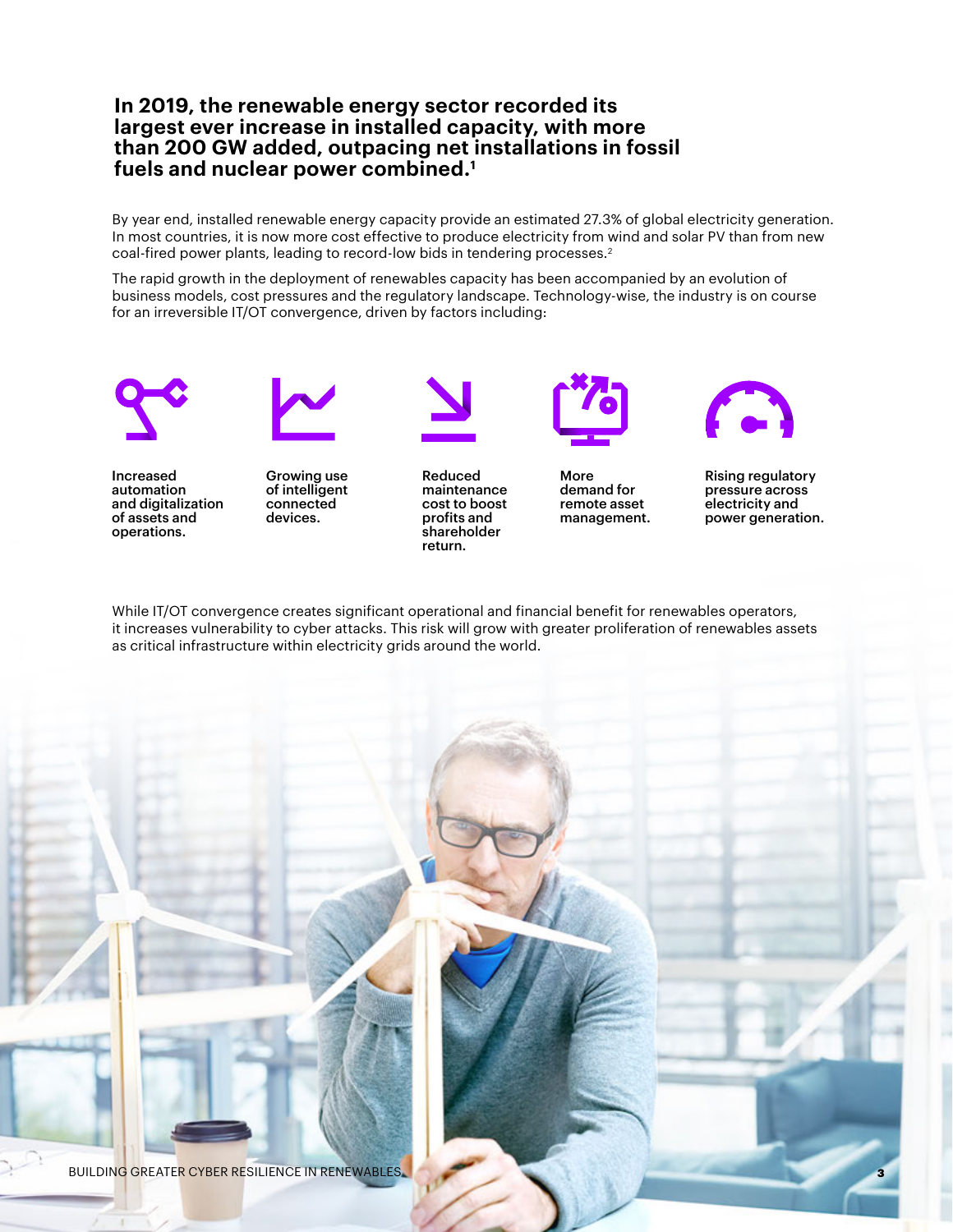Cybersecurity poses a serious challenge for renewables operators. Many of the systems currently in use were built prioritizing efficiency over security. Other risk factors include the ecosystem of original equipment manufacturers (OEMs) and third-party operations and maintenance (O&M) providers with access to their assets and networks and the manual processes used in onboarding these service providers and checking permits. Consequently, many renewables operators have significant technical, people and process security gaps; common gaps are illustrated in Figure 1.

Security gaps can be exploited across the entire renewables value chain by a variety of malicious actors, from nation states to hacktivists and cyber criminals to disgruntled employees. Gaps also create the risk of unintentional but damaging actions by company personnel and third parties.

#### **These threats are constantly evolving and have potentially severe consequences such as:**

- Loss of production and revenue.
- Damage to assets and infrastructure.
- Leakage of sensitive commercial information and reputational damage.
- Regulatory non-compliance and fines.
- Health, safety and environmental (HSE) risk.

To alleviate these risks, renewables operators need to develop a clear understanding of their cybersecurity gaps, apply mitigation steps, and evolve their approach to cybersecurity along with the cyber threat landscape.

### **Figure 1. Typical technical, people and process gaps.**

![](_page_3_Figure_10.jpeg)

## **Common People and Process Gaps**

![](_page_3_Picture_12.jpeg)

Accountability, **ROLES AND RESPONSIBILITIES** are often unclear.

![](_page_3_Picture_14.jpeg)

**GOVERNANCE** is rarely well established, especially in areas of identity access management (IAM), change management, and patch management, and do not often involve security.

![](_page_3_Picture_16.jpeg)

There are often **GENERATIONAL SUCCESSION** issues, coupled with staff that lack **SECURITY EXPERTISE** (limited pool).

![](_page_3_Picture_18.jpeg)

Industrial device manufacturers' **PRODUCT DEVELOPMENT** processes often do not address or incorporate cybersecurity qualities or values.

![](_page_3_Picture_20.jpeg)

Response plans do not **ADDRESS CYBER EVENTS**; focus is on maintenance and repair operations (MRO), but security is not directly addressed.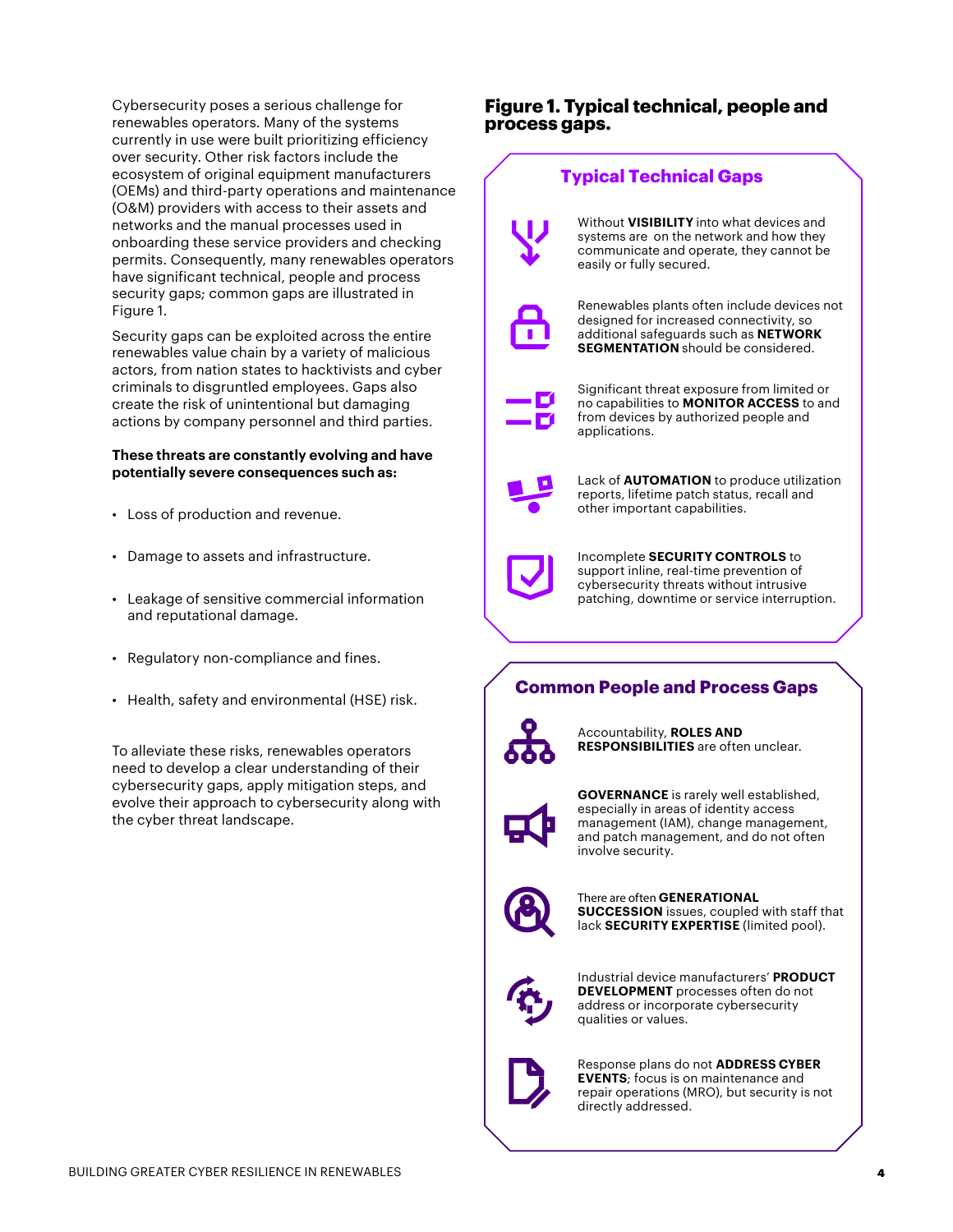# THE CURRENT STATE OF CYBERSECURITY

**Given the severity of the associated risks and emerging compliance requirements, cybersecurity is increasingly becoming a high priority on the board and C-suite agenda for renewables operators and other utility companies.**

## Industry Trends

Renewables operators and the wider industry are realizing the criticality of cybersecurity in holistic asset resilience. Incident response and threat-hunting capabilities are being developed to safeguard business readiness for potential security events. Companies without in-house capabilities are also taking on managed security services to run their cybersecurity operations.

Research conducted by Accenture Security shows that, on average, utilities companies are improving on cybersecurity basics.3 The companies surveyed—across all industries, including utilities—had an 11% reduction in direct attacks and a 27% reduction in security breaches over the past year. There has also been significant innovation investment, with 94% of utilities respondents spending more than 20% of their cybersecurity budgets on advanced technologies.

Common areas of investment include governance and management, asset management and inventory, network segmentation, remote access, backup and restore, cloud security and security monitoring.

While progress has been made, there is growing concern about the rise of indirect attacks targeting weak links in utilities' supply chains. These attacks accounted for 39% of the cybersecurity breaches in 2019.3 Additionally, the cost of staying ahead of attackers is rising at unsustainable levels, and 77% of utilities say they do not see adequate return on their cybersecurity investments.4

Inadequate returns are evident in the low detection rates of breaches—only 56% are found by security teams, and in the long business impact, with only 12% of breaches having an impact lasting less than 24 hours.<sup>5</sup>

## **Challenges**

While renewables operators are increasing commitment to and investment in cybersecurity, challenges remain that prevent security operations teams from keeping pace with the evolving cyber threat landscape.

Increase in electronic monitoring and control of utility-scale renewables and in the deployment of edge devices creates new entry points for cyber attacks on renewables assets. In solar, wider adoption of two-way communication smart inverters without strong communication standards introduces vulnerability. Likewise, weak cybersecurity controls on sensors and wind turbines leave wind power operators open to new cyber threats.

The rise of the industrial internet of things (IIoT) and hyper-connectivity means that the attack surface available to malicious actors is constantly growing, while asset discovery and cyber visibility is becoming more complex.

Renewables assets are geographically dispersed, mostly left unmanned, and have a workforce that often includes multiple third parties in remote locations. The large ecosystem of third-party service providers with network access poses a challenge as they, along with OEMs and suppliers, can introduce security weak links for attackers to exploit.

There are many security tools available that are not well integrated, are inflexible and become quickly outdated. These tools often have complex, labor-intensive installation and maintenance processes. They generate high volumes of data lacking in context and prioritization, requiring time-consuming investigation to extract useful intelligence.

Technical difficulties are exacerbated by the global talent shortage of operational technology (OT) security experts, due to simultaneous cross-industry investment in the area. This is further compounded by distrust and lack of communication between IT operations and the business, which can often lead to the information security team not being included when discussions begin on new operational initiatives.

Finally, increasing IT/OT convergence is exposing considerable disparity in the maturity levels of IT security and OT security in most companies. This is an area of concern as the automation of renewables infrastructure increases the stakes at play with potential security breaches.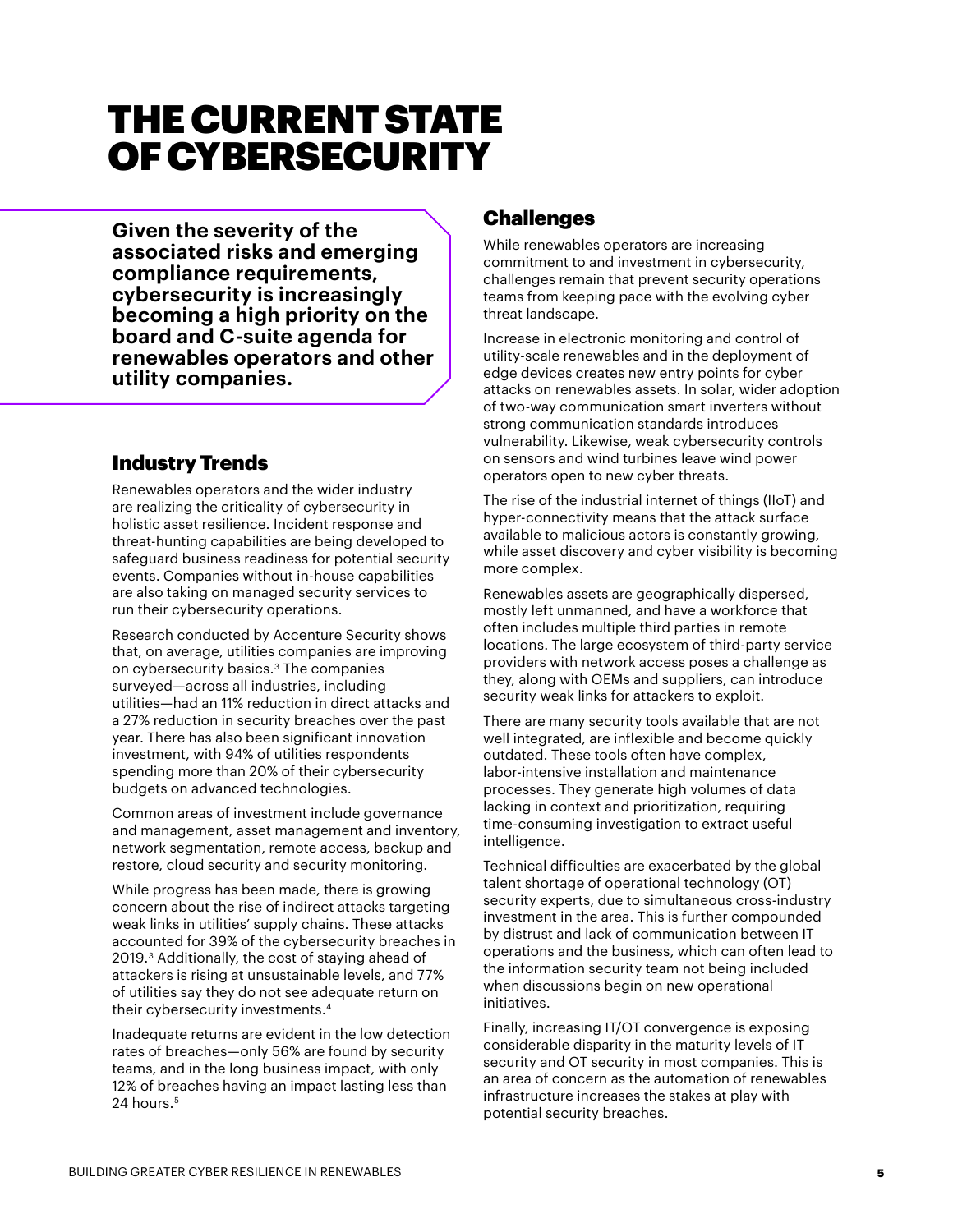# **CYBERSECURITY** REGULATION IN RENEWABLES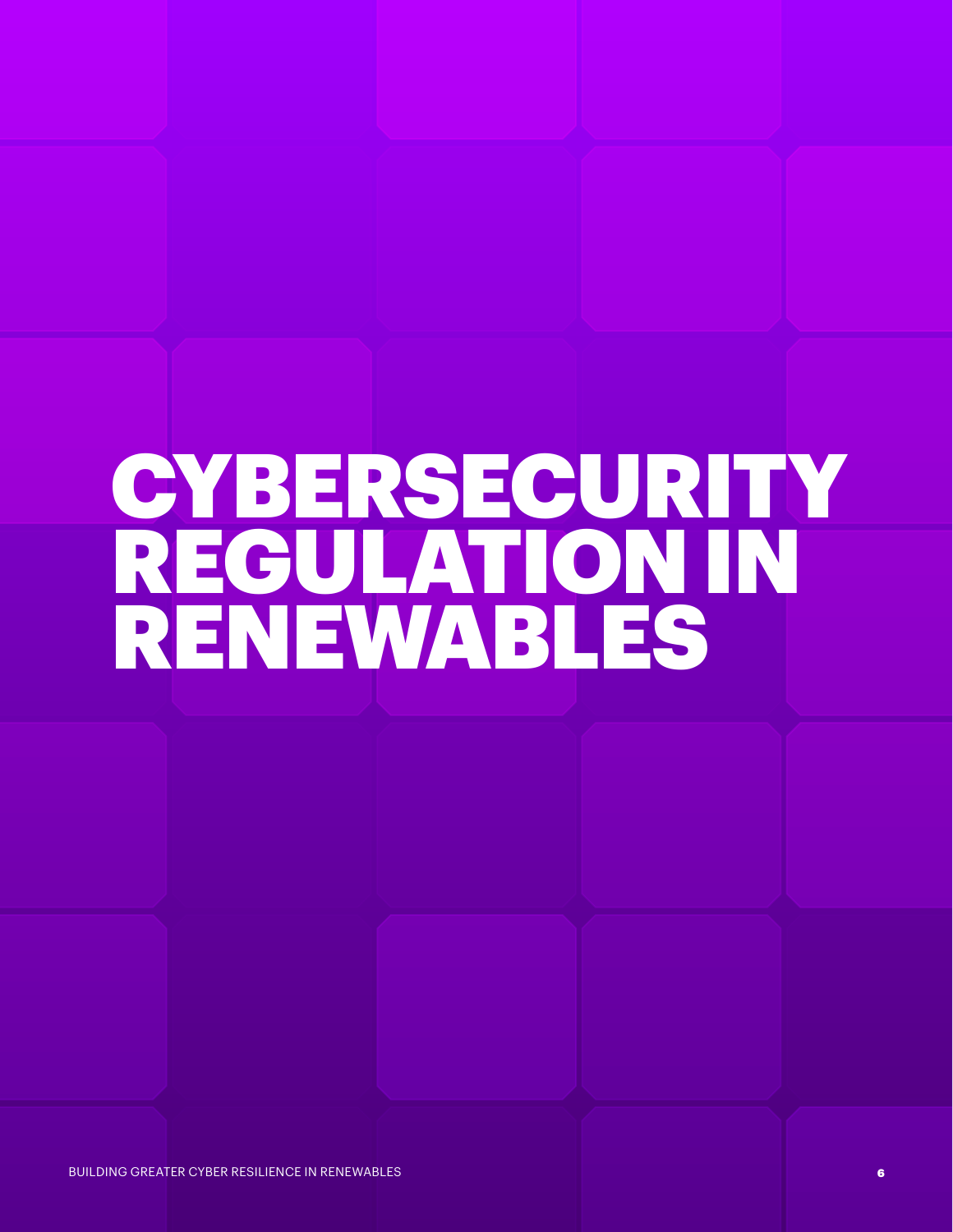**Greater electricity generation from renewables around the world has resulted in renewables assets increasingly being classed as critical infrastructure. This development means that renewables operators are now required to comply with many new cybersecurity regulations implemented in response to the emergence of the IIOT.**

Some regulations relevant to renewables operators include the NIS Directive on cybersecurity in the European Union, NERC CIP in the United States, a variety of national critical infrastructure protection regulations, ICS standards and leading cybersecurity practices such as ISA/IEC 62443, NIST 800-82, the NIST cybersecurity framework or ISO/IEC 27001.

While regulatory compliance is a good incentive and guideline for renewables operators, it should be the starting point and not the target state for cyber resilience. The major cybersecurity regulations apply across industries and are not tailored to the specific challenges of renewables operators. In addition, some operators at their current installed capacity do not yet meet the eligibility criteria for certain regulations that apply to the broader energy industry.

To shore up the cyber resilience of their operations, renewables operators will need to factor regulatory compliance requirements into their cybersecurity strategy, but also be proactive in developing additional layers of controls tailored to mitigate their specific challenges.

# NIS DIRECTIVE

The first EU-wide legislation on cybersecurity providing legal impetus to boost overall level of cybersecurity in the EU.6

# NERC-CIP

Standards defining the reliability requirements for planning and operating the North American bulk power system.7

# ISA/IEC 62443

A flexible framework to address and mitigate current and future security vulnerabilities in industrial automation and control systems (IACSs).8

# NIST 800-82

A guide for securing industrial control systems (ICS), including supervisory control and data acquisition (SCADA) systems, distributed control systems (DCS), and other control system configurations.9

# NIST Cybersecurity Framework

A flexible framework providing voluntary guidance based on existing standards, guidelines and practices for organizations to better manage and reduce cybersecurity risk.<sup>10</sup>

# ISO/IEC 27001

An internationally recognized standard that provides requirements for an information security management system (ISMS).<sup>11</sup>

![](_page_6_Picture_16.jpeg)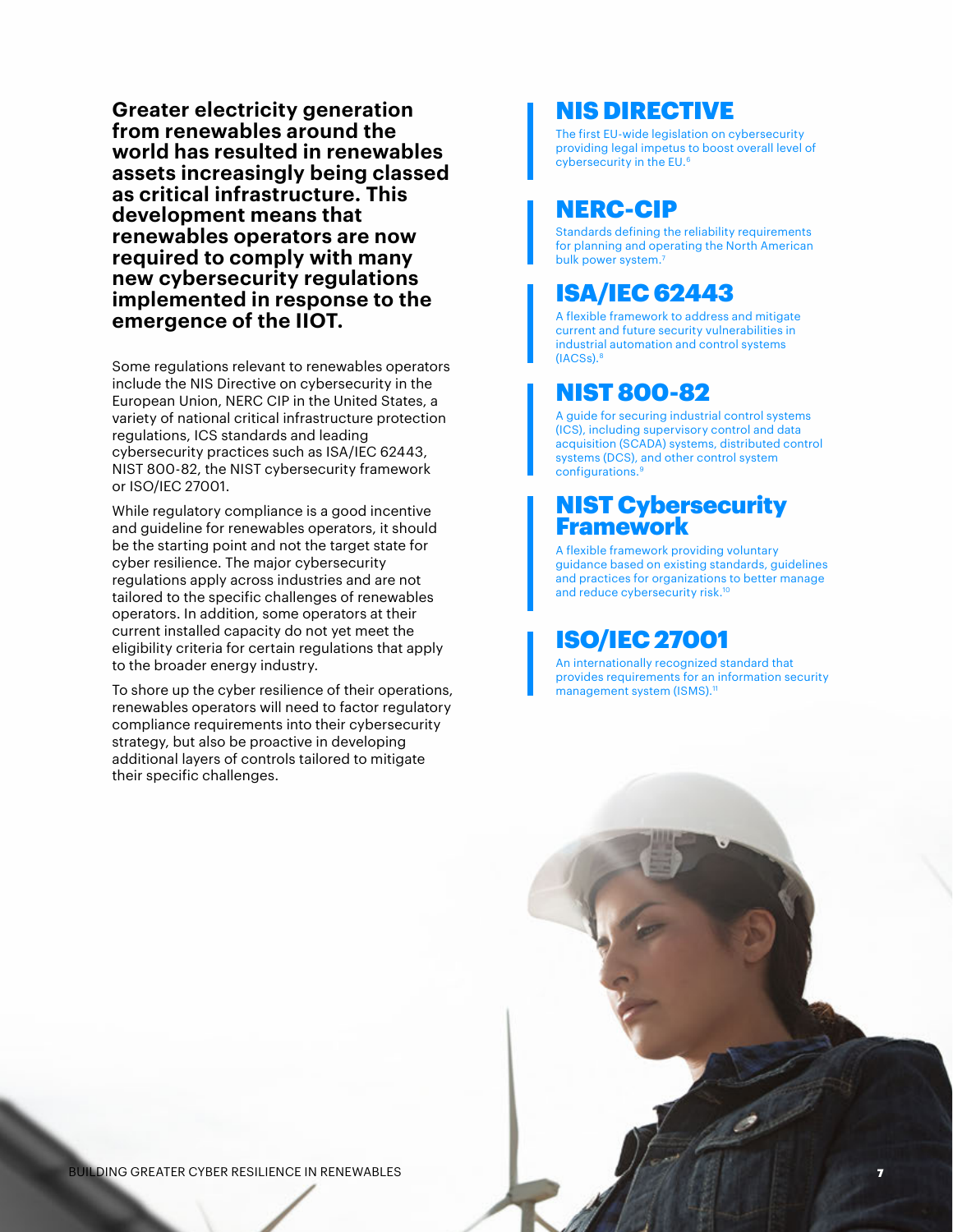# RETHINKING CYBERSECURITY: A PARADIGM SHIFT

**As renewables operators look to evaluate how they can boost cyber resilience, three key paradigm shifts are needed.**

# **Bridging the maturity gap between IT security and OT security.**

IT security extends from the cloud through to connected IT devices and is more mature than OT security. However, as the lines between IT and OT continue to blur, attempting to simply replicate security models from IT to OT should be avoided. Two key differences between IT and OT are impact and criticality, and these should be measured in both the digital and physical domains.

## **Bridging the security maturity gaps between operations, other functions such as business development and engineering, and third parties.**

Renewables operators need to close security gaps within their organizations, in their supply chains and with their interfaces to OEMs/third party providers. Sealing these gaps is crucial, as malicious actors can exploit the weakest point in the network as a gateway to higher-value areas.

# **Building trust between IT operations and production operations.**

Look to build synergy between IT and the business for greater collaboration, coordination and commitment. For successful threat mitigation, creating value and providing protection should be viewed as complementary rather than competing agendas.

8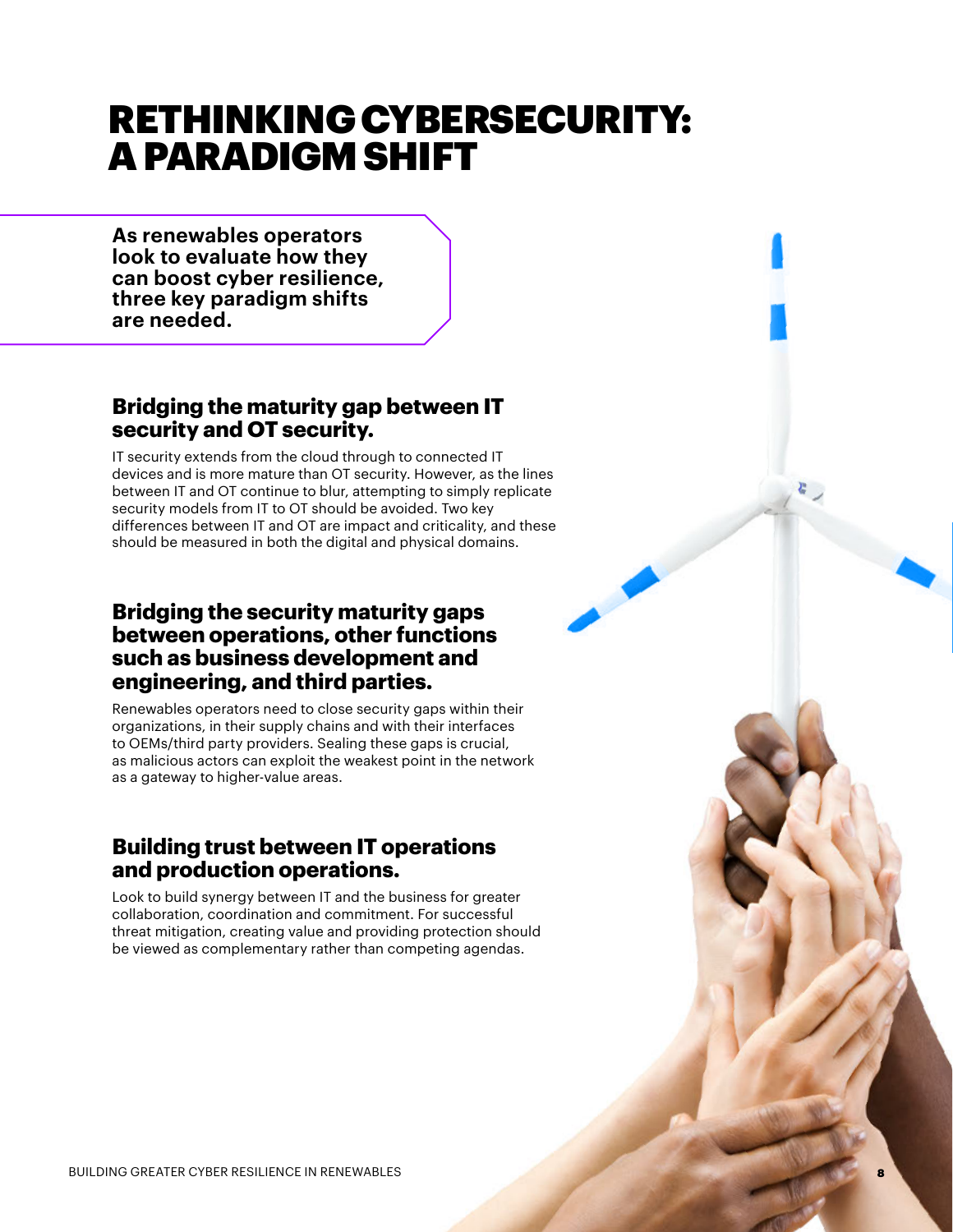# CYBERSECURITY AND RENEWABLES DIGITAL TRANSFORMATION: BENEFITS

**These three paradigm shifts could allow renewables operators not only to abate risks but also realize benefit for their wider digital transformation. There are strong incentives to improve cybersecurity, both for operators early in their digital transformation journey and those further along.** 

![](_page_8_Picture_2.jpeg)

## **Security supports a nascent digital transformation**

**Improved cybersecurity capability is an enabler for operators early in the process of digitalizing their operations:**

> **Centralized data repository.** A strong cybersecurity framework allows the secure centralized collection of operations data to amass an asset history and facilitates development of predictive maintenance capabilities.

02 **OT network visibility.** OT network asset discovery, creation of network maps with communication flows and monitoring of the security of OT infrastructure can help safely increase OT network visibility. Greater OT network visibility can aid operational excellence through quicker identification of potential process disruption and asset failure scenarios.

![](_page_8_Picture_7.jpeg)

01

**Enabling technologies.** Securing the OT network paves the way for architectural decisions on implementing enabling technologies such as assisted reality and industrial process optimization by making integrated real-time data safely available.

# **Security improves a delivered digital transformation**

**Improved cybersecurity capability also plays a key role for operators advanced in their digital transformation journey:** 

> **Novel use cases:** Improved cybersecurity allows the business to trial new use cases and technologies by mitigating for the associated risk. This creates opportunities in risky but rewarding areas such as advanced process automation, which can improve safety, operations efficiency and production throughput.

02

 $\mathbf{0}$ 

**Enhanced situational awareness.** Improved cybersecurity allows for earlier incident detection, helping reduce unplanned outages and enhance production availability.

03 **Tightened access control.** Improved protection of systems and information from unauthorized access reduces the risk of sensitive information disclosure, network breaches and regulatory penalties.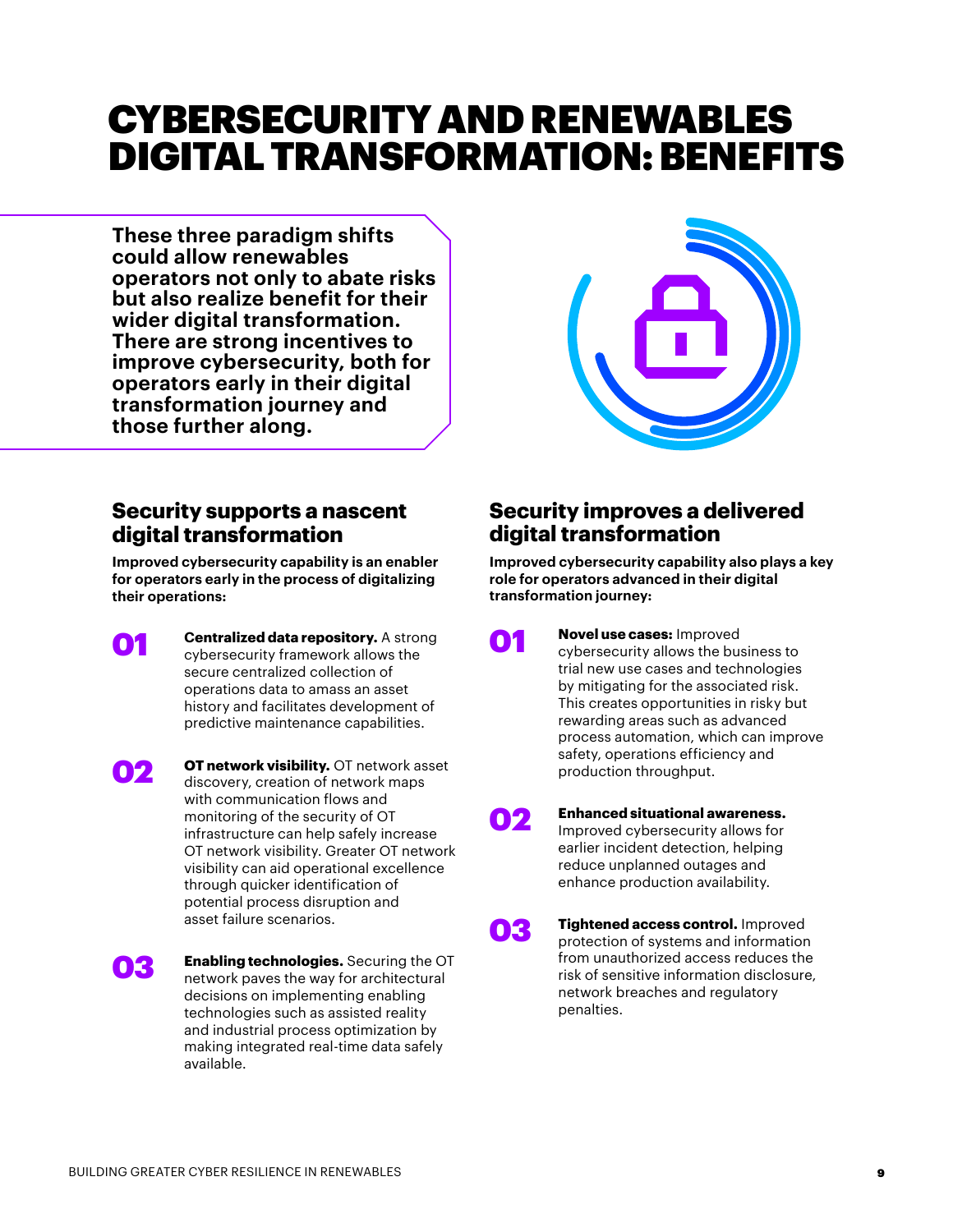# RENEWABLES CYBERSECURITY PLAYBOOK: A WAY FORWARD

**Digital transformation in renewables involves new and disruptive approaches, technologies and solutions, and will require new architectures, models and thinking around cybersecurity.** 

For sustained growth, operators should embed the security gene in the renewables DNA to strengthen the cyber resilience of their business, operations and infrastructure.

This vision of embedding the security gene requires creating a "cybersecurity playbook." The next two sections explore what this involves and how to apply it.

![](_page_9_Picture_4.jpeg)

Accenture's most recent Annual State of Cyber Resilience Report for Utilities identified an elite group of organizations outperforming in cybersecurity. These leaders are four-times better than the rest of the industry at stopping attacks. They are also better at finding breaches quickly, fixing breaches quickly and reducing breach impact (four-times, three-times and two-times better, respectively).

A deeper look into these cybersecurity leaders revealed three key differentiators that set them above the competition.

**These differentiators provide guidance for renewables operators on what they should do to develop greater cyber resilience.**

- **Invest for operational speed:** Leaders prioritize speed of breach detection, recovery and response, and measure the success of their resiliency. They invest in advanced technologies such as a next-generation firewall, artificial intelligence (AI), and Security Orchestration, Automation and Response (SOAR). These technologies can help reduce the number of successful attacks and the impact and cost of breaches.
- **Drive value from new investments:** Leaders scale their security technology investments: they are better at training their personnel and they collaborate more with internal and external ecosystem stakeholders. Consequently, they are better at discovering and defending attacks and aligning with regulatory requirements.
- 03

02

01

**Sustain what they have:** Leaders focus more budget on sustaining their existing core capabilities while the rest of the pack place a greater emphasis on piloting and scaling new capabilities. Leaders perform better on fundamental data protection practices, with a greater emphasis on data-centric security.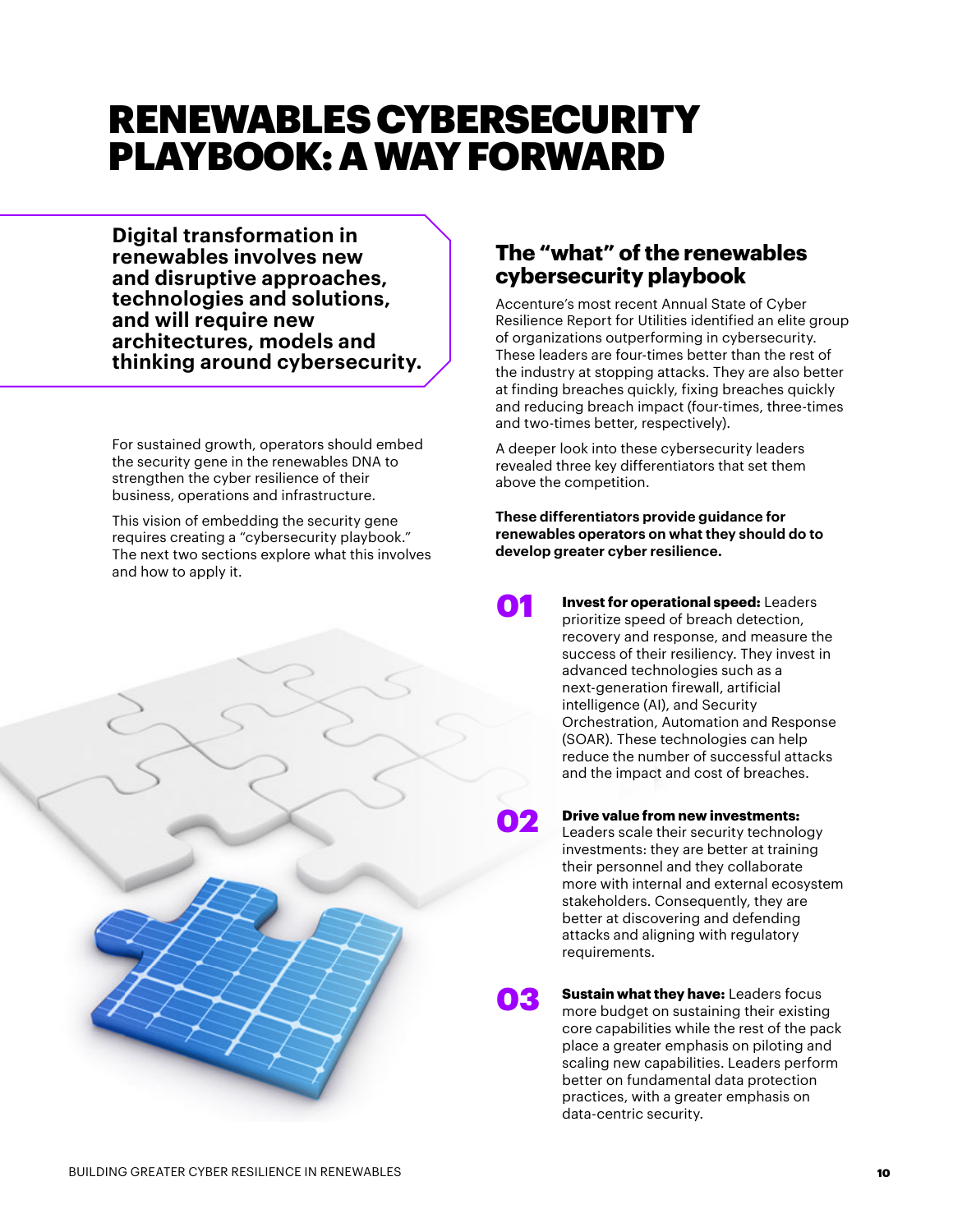# The "how" of the renewables cybersecurity playbook

Building up cyber resilience requires direct action from renewables operators and collaboration with their ecosystem stakeholders. To effect change, two main approaches can be employed, but a simultaneous combination of both could yield the best results.

#### **Security in renewables initiatives/projects.**

Security must be assessed and prioritized at every stage of the project lifecycle and in all initiatives or business solutions. From the construction and commissioning of new plants to the adoption of emerging technologies like AI, machine learning and advanced analytics, security should be embedded in all of the processes.

#### **Security initiatives/projects in renewables.**

"Secure" is not an achievable state. Improving cyber resilience requires a program with an evolving playbook of people, process and technology initiatives coupled with constant vigilance.

Figure 2 illustrates key guidelines when considering cybersecurity initiatives to transform operations culture and increase security maturity.

## **Figure 2: Guidelines for increasing security maturity.**

#### GAIN VISIBILITY

**Renewables Security Maturity**

Renewables Security Maturity

Discover what devices connect to your renewables plants control networks and their effect on the production process to detect and contextualize access, unauthorized or not.

#### USE YOUR INSIGHTS IMPLEMENT

Know your production process risks: control how and where technologies are used, and who can use them. Focus on what matters to the production process.

#### Implement and review security checklists, regularly test security defenses and exercise breach detection and containment plans for critical industrial processes.

TUNE AND OPTIMIZE

Constantly measure and evolve cyber resiliency controls against leading practices and emerging threats. Measure the efficacy of cybersecurity controls in the protection of the production process itself, not the protection of technologies.

**Renewables Operations Culture**

The considerations and approach to setting up a cybersecurity program will vary depending on the project scenario. In the following text, we illustrate three scenarios: constructing a new plant, operating existing plants, and completing mergers and acquisitions.

#### **Constructing a new plant.**

When constructing a new plant, cybersecurity needs be factored into the lifecycle of the project, assets and infrastructure. This begins with creating a reference model/architecture, security requirements and a procurement language in the planning phase. It involves security assessments during design, security evaluation during procurement and testing during construction and commissioning. Figure 3 demonstrates how to factor cybersecurity into a project.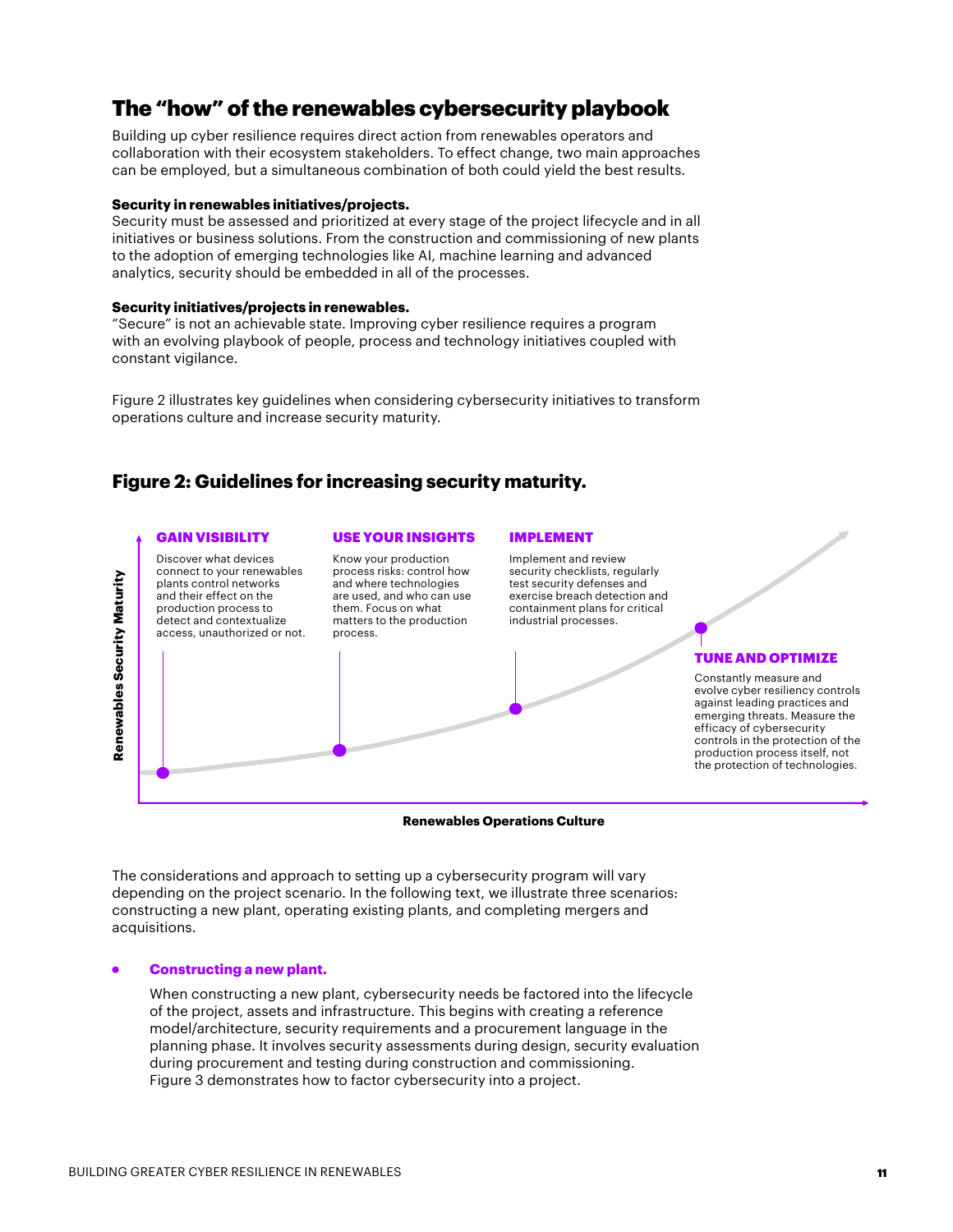### **Figure 3. Cybersecurity in the engineering, procurement and construction (EPC) project lifecycle.**

![](_page_11_Figure_1.jpeg)

#### **Operating existing plants.**

There are different considerations to factor in when creating a cybersecurity program for plants already in operation by a company, depending on the size and risk profile of the plant.

Figure 4 details the approaches for relatively small plants with low financial and customer implications, compared to large plants with more severe implications or plants that are critical infrastructure.

## **Figure 4. Cybersecurity considerations for small and large plants.**

## SMALL PLANTS EXAMPLE THE LARGE PLANTS

Be brilliant at the basics, securing and remediating highest risks

- $\bullet$ Establish baseline security
- Security activities for preventing and reducing attack impacts
- Security by design, embedded in operations
- Inventory and vulnerability assessment

Increase visibility, resilience and defense automation

- Inventory and business impact analysis
- Risk assessment and vulnerability assessment
- Security remediations plan/program
- Increase cybersecurity visibility G

#### **Completing mergers and acquisitions.**

As many renewables operators look to scale and expand their portfolios, mergers and acquisitions are a common strategy of choice. It is crucial to embed cybersecurity due diligence in the deal process. Understanding the standard of cybersecurity controls of the business to be integrated is key for safeguarding network security and preventing the addition of potential points of failure.

The main elements to carry out in this process include:

- Develop a cybersecurity evaluation framework (including people, process and technology perspectives) comprehensively covering corporate, operations and regulatory cybersecurity requirements.
- Conduct cybersecurity health assessments during the selling, merger or acquisition phases (including cyber-regulatory compliance assessments).
- Conduct vulnerability assessment and penetration testing on identified critical processes and assets to identify overall security posture.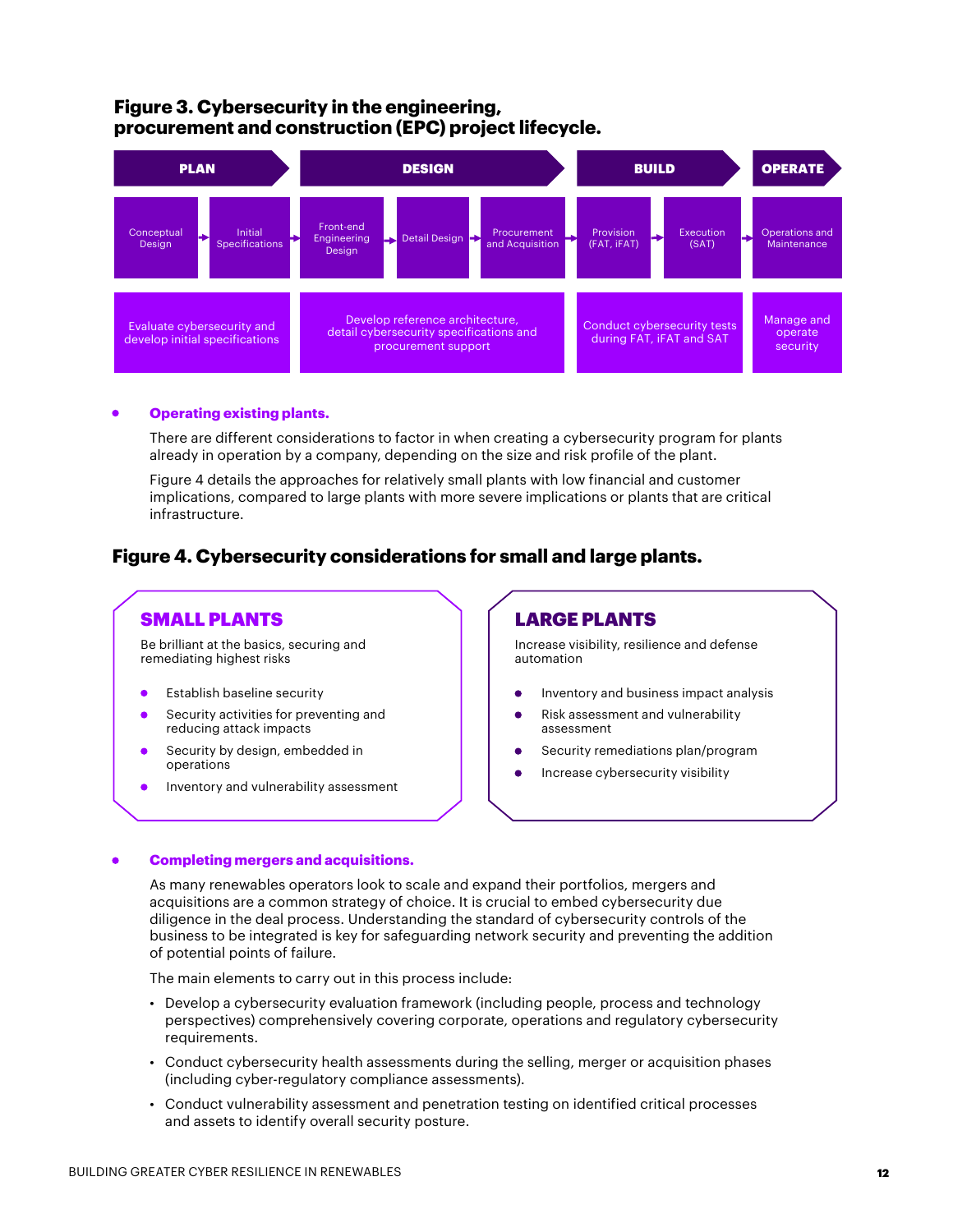# TIMELINE AND APPROACH OF A RENEWABLES CYBERSECURITY PROGRAM

Implementing a cybersecurity program is a key step for renewables operators looking to standardize and strengthen cybersecurity capabilities. It consists of three phases that tend to partially overlap each other: program development, OT security implementation and a transition to run.

#### **Program development**

The goal of this phase is to establish uniform, standardized cybersecurity governance and risk management frameworks. These frameworks should be backed up by an operational model and supporting organization to address the cyber threats identified across IT/OT and confirm business-driven operational resilience.

#### **OT security implementation**

This phase includes assessing the security posture of plants, remediating identified risks and implementing the security controls developed in the initial phase.

#### **Transition to run**

While progressing through the OT security implementation, commence a transition from implementation to running and maintenance. This will confirm that change is sustainable, through validating efficacy of the implementation, compliance assurance and building a knowledge base.

Figure 5 illustrates a sample timeline of the activities involved in implementing a cybersecurity program, with further detail on the steps for each phase.

## **Figure 5. Timeline and approach of a renewables cybersecurity program.**

![](_page_12_Figure_10.jpeg)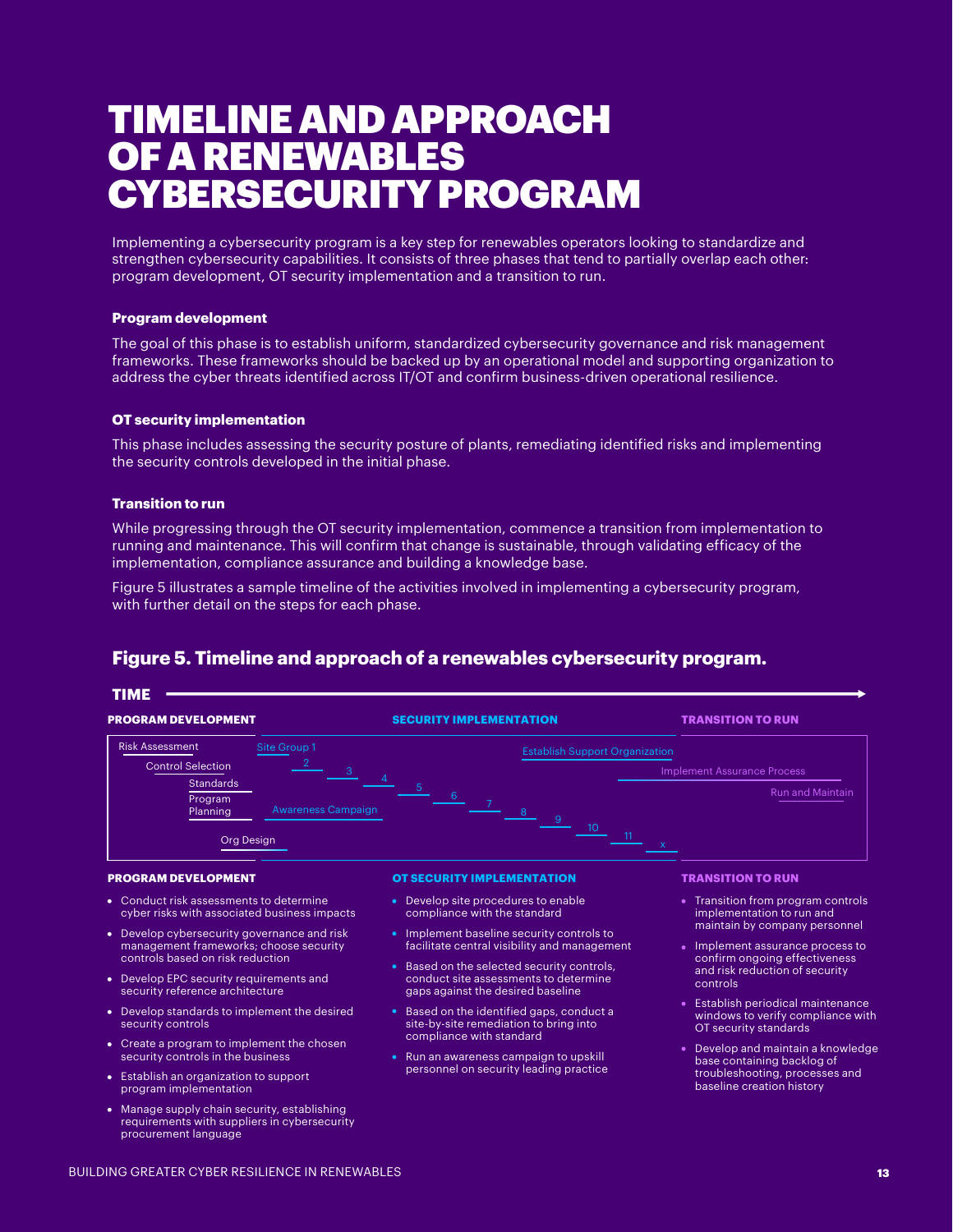# CREATING A CYBERSECURITY PROGRAM AT A GLOBAL RENEWABLES OPERATOR CASE STUDY

This major global diversified renewables company operates in dozens of countries across five continents. They worked with Accenture to set up a cybersecurity program for their global fleet of conventional and renewable assets.

**In implementing this cybersecurity program, we used an IT/OT cybersecurity risk-based approach. The work was split across two phases, with the first involving:**

![](_page_13_Picture_3.jpeg)

Identifying impact areas by technology, regulation and business strategy.

![](_page_13_Picture_5.jpeg)

Clustering plants based on impact areas.

![](_page_13_Picture_7.jpeg)

Evaluating cybersecurity risk on IT/OT assets based on the clusters.

![](_page_13_Picture_9.jpeg)

Technical OT assessment (networks, hosts and services).

![](_page_13_Picture_11.jpeg)

Vulnerability analysis and a cybersecurity remediation plan.

**The second phase of work on this program involved performing the necessary remediation activities on each plant to confirm compliance with security guidelines. Some of the actions taken included:**

![](_page_13_Picture_14.jpeg)

**Patching: Implementing security** patching on operating systems and software, uninstallation of unnecessary programs.

![](_page_13_Picture_16.jpeg)

**Account hardening:** Removal of unnecessary user accounts and disabling unauthenticated network access.

![](_page_13_Picture_18.jpeg)

**Systems hardening:** Disabling removable media drives such as USB ports and disabling the "autoplay" feature, among other measures.

![](_page_13_Picture_20.jpeg)

**End point security (antivirus and whitelisting):** Installation of the company-approved antivirus and whitelisting agents on all systems.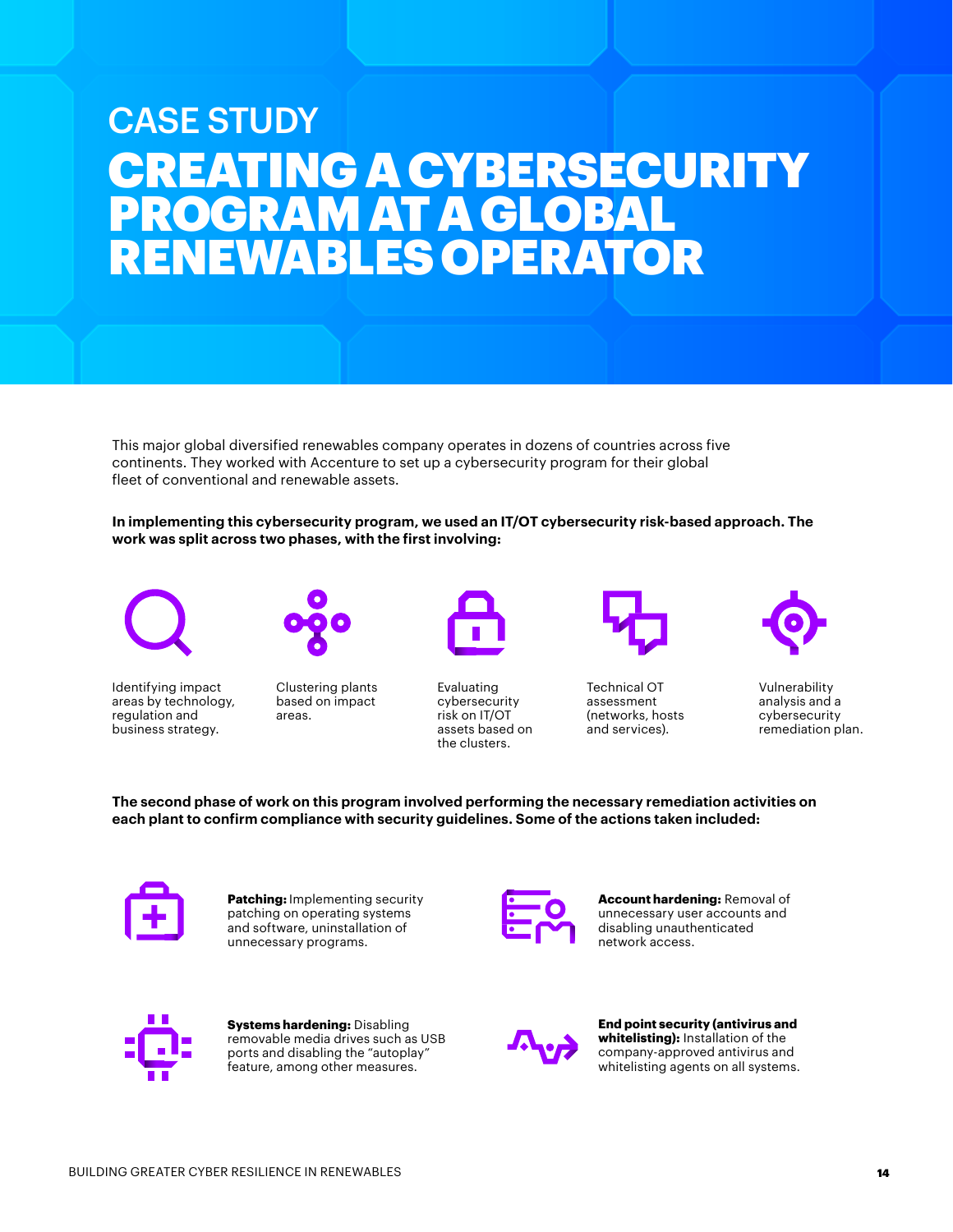# **CONCLUSION**

Variable renewables currently make up more than 20% of electricity generation in many markets. By 2030, Europe expects variable renewables will account for 54% of the electricity mix and, combined with hydropower, almost 70%.<sup>12</sup> To support this transition, the power system is transforming to accommodate more variable generation, with plants that are fleets of intelligent, connected rotating and static equipment. Simultaneously, operators are undergoing a digital transformation, incorporating automation, robotics and hyper-connectivity in the construction and operation of wind and solar farms.

These ongoing infrastructural and digital transformations introduce new threats and complexities that call for a parallel transformation in cybersecurity to sustain renewables growth and protect future energy security. Cybersecurity should be considered as vital as data quality processes in plant design or health, safety and environment (HSE) and fault monitoring and analysis in operations. Cybersecurity should be embedded into renewables activities from design to decommissioning and into contracting with ecosystem partners. Regulations like the NIS directive requires operators to show cyber threat detection and remediation capabilities. However, operators will need to do more than the minimum necessary for compliance and be proactive in creating their own tailored cybersecurity roadmaps. The resiliency of renewables is more important than ever, and cybersecurity is at the core.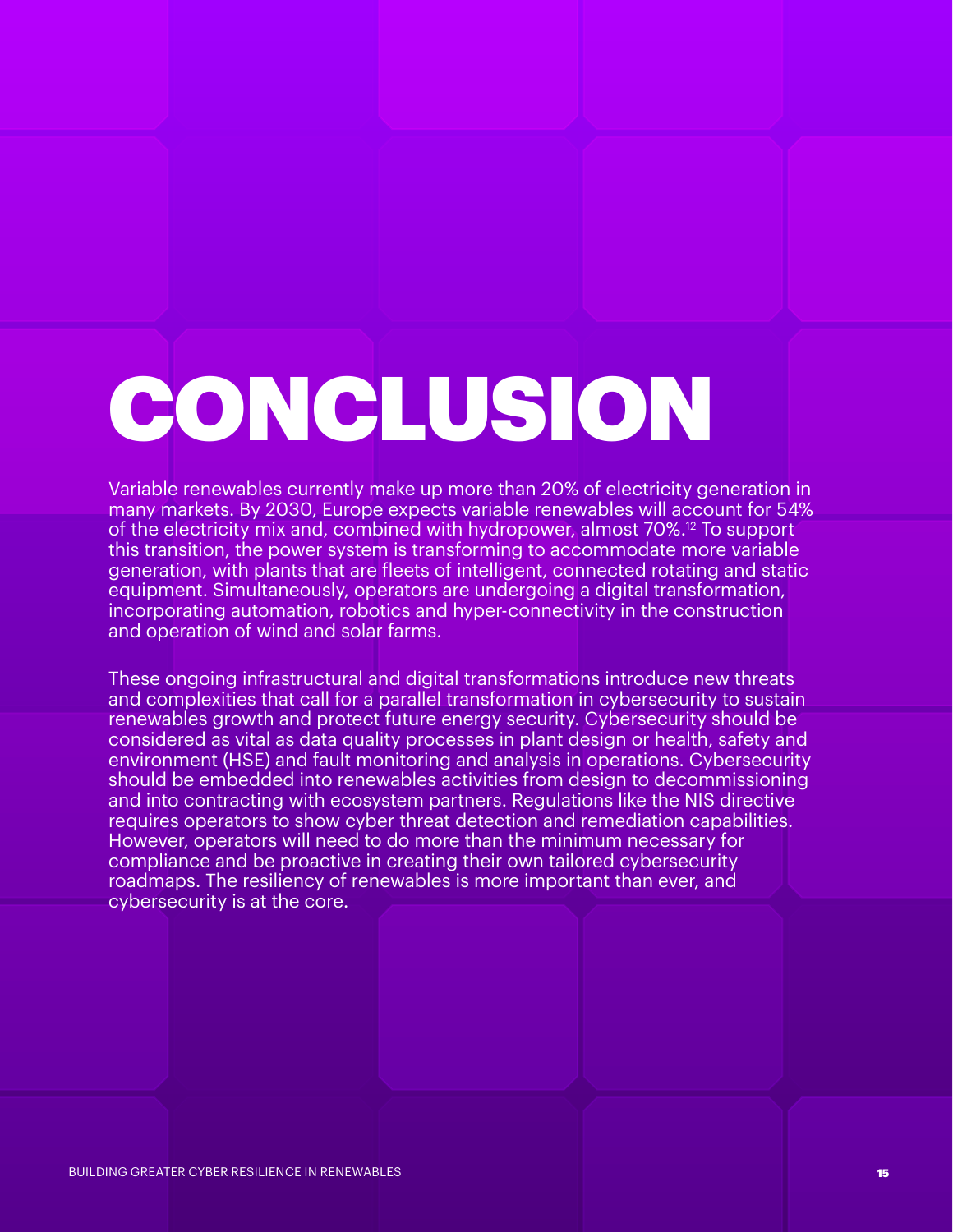# HOW ACCENTURE CAN HELP

**Accenture brings deep expertise in renewables, IT and OT security, a broad market understanding, and industry knowledge to develop and provide secure solutions.**

![](_page_15_Picture_2.jpeg)

#### **Highly experienced renewables cybersecurity team**

The largest global team of OT and Industry X security professionals in the world. Our team has extensive OT security skills in utilities and renewables, leveraging a unique OT cybersecurity approach, methodology and assets.

![](_page_15_Picture_5.jpeg)

#### **Truly global partner**

One cohesive team that can scale around the globe as the client requires and confirm consistency in the definition and execution of activities and deliverables across regions.

![](_page_15_Picture_8.jpeg)

#### **End-to-end cybersecurity player**

More than 20 years of success in serving global organizations to assess, define, deploy, and manage their cybersecurity programs. We have global scalability to support security strategy, cyber defense, digital identity, applications security, and managed security services (MSS).

![](_page_15_Figure_11.jpeg)

#### **Cybersecurity technology ecosystem**

Strong alliances, partnerships, and joint initiatives with a large pool of security, cloud and technology vendors as well as system integrators and OEMs, while always respecting a vendor-neutral position.

![](_page_15_Picture_14.jpeg)

#### **Innovative approach to cybersecurity**

Significant, sustained investments in expertise and innovation centers, generating insights and assets to build forward-looking cybersecurity capabilities aligned with business strategy. We also participate in the entities framing and building the cybersecurity regulation space.

**For our broader cybersecurity offering, please visit: <https://www.accenture.com/us-en/services/security-index>**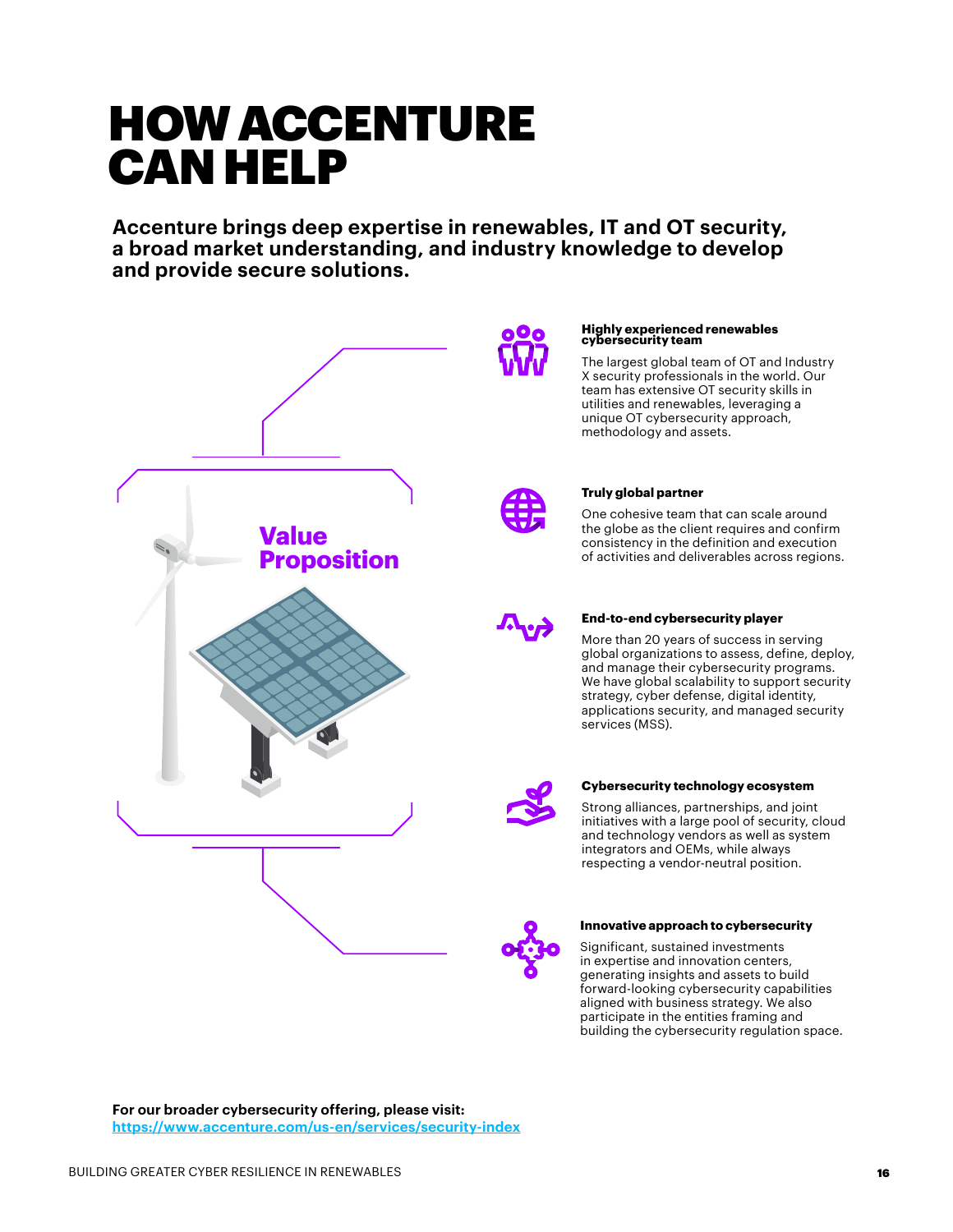# RENEWABLES CYBER RANGE: TEST, LEARN AND ASSESS IN A SAFE, REALISTIC AND BATTLE-PROVEN SETTING

A cyber range is a physical environment used for cyberwarfare training and cybertechnology development. It provides tools that help strengthen the stability, security and performance of cyber infrastructure and IT/OT systems used by governments and military agencies.

#### **Cyber ranges provide a risk-free security stress-testing facility with much faster threat detection and response. They can help:**

- Assimilate new tools without risk.
- Learn in a recognizable, scaled-down environment.
- Orchestrate diverse vendors and tools.
- Learn from external security experts.
- Improve anomaly and endpoint protection.
- Fine-tune event monitoring.
- Fuse intelligence and detection with response and remediation.
- Strengthen credentials management.
- Improve maintenance and upkeep.

Accenture has built a first of its kind renewables cyber range at our Innovation Center in Bilbao, Spain. It models a wide range of renewables infrastructure and processes including wind and solar farms, substations, energy storage, EV charging, office/headquarters simulation and a smart city.

The cyber range is equipped with a complete SCADA system to control the models and it tracks and visualizes all relevant parameters on a dashboard. It also has the leading-edge security architecture and cybersecurity protection systems to be used in stress-testing.